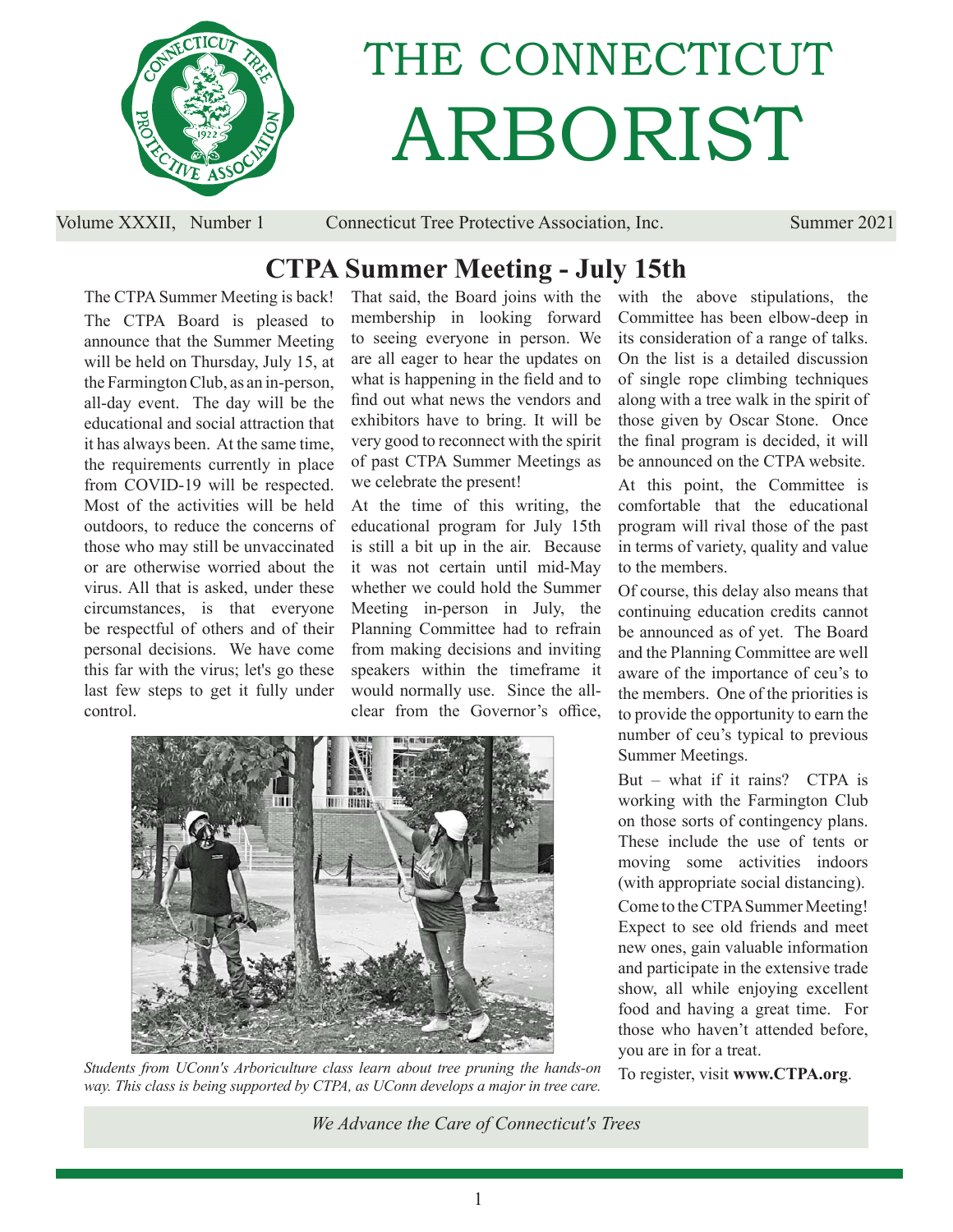## **And Then, There Are Good Surprises**

At the beginning of May, Cathy Dvorsky was opening mail in the CTPA office when she came to a letter from Lauren M. Feltz, the Principal at the Deep River Elementary School. "Dear Connecticut Tree Protective Association", the letter began, "Enclosed please find a donation of \$365.05 from the students and families of Deep River Elementary School. We hope you will be able to use these funds to plant and protect trees here in Connecticut."

The letter, mailed on Arbor Day, goes on to explain that the Deep River Elementary School is a small K-6 school of only 217 students. Yet, due to the leadership of a group of sixth grade students who call themselves the "Tree Troop", these students, working entirely on their own and in their free time, were able to raise these funds. These students, all young ladies, were able to do so through:

- a school-wide pajama party held as a fundraiser
- a fundraising letter to families
- a YouTube video about the importance of saving trees

In conjunction with this effort, these students featured facts about trees and the importance of protecting them on the daily school news broadcast and sent an evergreen seedling home with each student to be planted on Arbor Day.

#### **CONNECTICUT TREE PROTECTIVE ASSOCIATION**

PO Box 1946 Wallingford, CT 06492 203-484-2512 fax: 203-793-7824

> **PRESIDENT** Pat Flynn

 **VICE PRESIDENT** Dr. Claire Rutledge

**SECRETARY - TREASURER** Michael Almstead

**EXECUTIVE SECRETARY** Cathy Dvorsky

#### **DIRECTORS**

Bud Neal Kevin Wyatt Charlie Iselin Chris Donnelly Greg Foran Carter Peck Allan Fenner Emmett Shutts Sean Redding

*We advance the care of Connecticut's trees.*

Newsletter Staff and Editor Chris Donnelly

*The Connecticut Arborist* is an official publication of the Connecticut Tree Protective Association

CTPA's Web Site - www.CTPA.org

The students also got the benefit of learning from Eversource Arborist Jenna Turner, who, among her contributions, worked with teachers to record a lesson about the importance of Arbor Day.

The Tree Troop – Maddy, Elle, Scout, Erza and Caterina – along with students in the 4th grade and kindergarten, dug into their own piggy banks as well to contribute to this effort.

As Ms. Feltz concluded this letter, she wrote, "I know every donated dollar is important to your work. I just wanted you to know of the love, effort and care we send you along with this particular donation. Thank you for your work."

As can be imagined, when Cathy presented this letter to the Board, all were deeply touched. Pat Flynn, President of the CTPA, immediately made plans to get in touch with the school to thank them on behalf on the Association, while the rest of the Board discussed a tree to plant and books to donate to the school library to thank these students for their care and thoughtfulness.

The Board also noted that this is a message that needed to be shared with all members of CTPA. In this particular instance, Jenna Turner was the arborist who stepped up. At the same time, there are many opportunities for all of us to reach out and share – and we almost always do, when asked. It is good to know that, when you do, it is appreciated.



*A New Haven Bioswale. The City has installed over 200 of these curbside bioswales as a means of diverting stormwater. Trees, such as the London plane in the background, will also benefit. Projects of this sort will increase in importance as climate change leads to significant shifts in the weather and to eff ects such as increased heavy rains and more severe droughts.*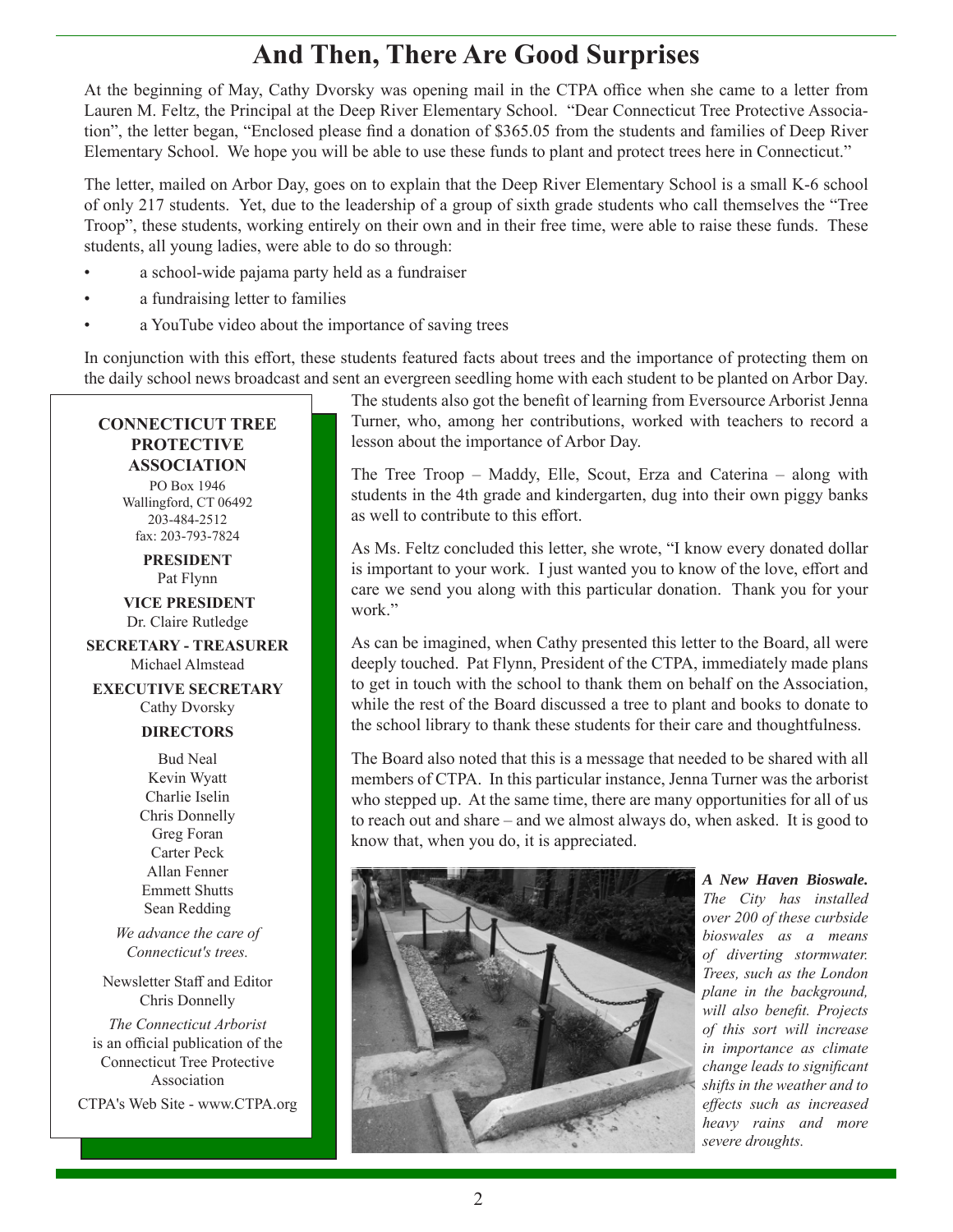## **A Pictorial Guide to Getting Started on the E-Licensing Web Site**

The CT DEEP Pesticide Management Program is in the process of moving all of its pesticide license management and testing functions to the State Government-wide e-licensing system - www.elicensing.ct.gov. This will bring efficiency and ease to users and reduce the burden on the DEEP Pesticide Program. It will also take some getting used to. Getting started has its own twists and turns. Because it is in statewide use, over a range of agencies, it contains a variety of features, not all of which are immediately obvious. The following pages are intended to show a few of the starting points for features apt to be of most interest to licensed arborists and CTPA members.



This is what the welcome page for the e-license web site looks like when you visit the site without having yet logged in. The box to the left is the log-in box; that to the right is the welcome box. **Visitors who have any sort of DEEP Pesticide Certification already have an account, even if they have not visited this page before. They should not initiate a new account**





Above is the Log-In Box, fi lled in with a fake name. **Those who have a license with DEEP Pesticides should begin here.** If you fall into that category, you already have an account in the e-license system. Do not hit the "Register" link as that will prompt you to creates a new account. If you do not know your User ID and Password (there is no reason you should, if you haven't been on the site before), click on the "Forgot User ID" link at the bottom of the box. This will lead you to entering your email address. You will then be sent a User ID and Password to use. If your current email account does not match that listed with DEEP, there is a second option. You can write directly to DEEP (DEEP.PesticideProgram@ct.gov) and request a User ID and Password. These can be changed to something you prefer once you have access.

This is the Welcome Box for those new to the page. If you are visiting this page in order to take a licensing exam such as that for the Arborist License or the Pesticide Operator's Certificate, or if you would like to register an Arborist or Pesticide Business, you need to create an account. You start by clicking on the "Register" link under Initial Application. This is the same as the "Register" link in the Log-In Box. You then navigate your way through a series of pages before then either signing up for an exam or registering your business.

**Note for Those with a Business Registration Already:** You should have been mailed, just recently, a User ID and Password for your business account. This is considered a separate acccount from your personal account. Each will have its own User ID and Password.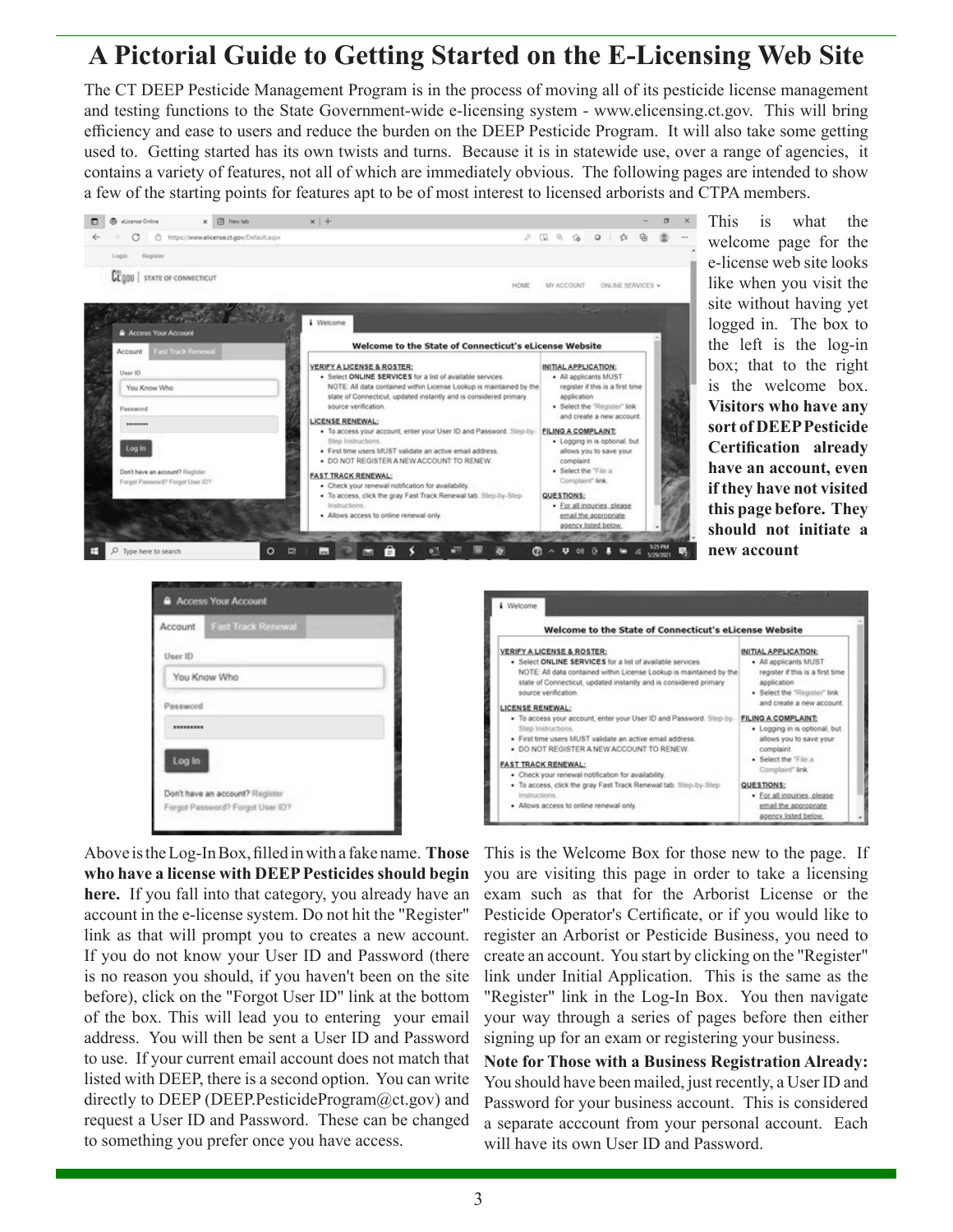## **Getting Started on the E-Licensing Web Site (continued)**



One you are logged in, this is the welcome box you see. Note that your license renewal will be handled through this website. You will be notified by way of email once your license comes up for renewal. Also note the section on "Application for a New License, Permit or Registration". This is where you would go if, for instance, you wanted to add a Home Improvement License to your list of licenses, or if you wanted to register a new arborist business. It is not where you would go, however, if you wish to add a new category to your existing Pesticide Supervisory License.



If you wish to add an additional category to your Commericial Pesticide Supervisor License, then you must go a different route. If, for instance, you have an Arborist License and wish to add a Ornamental and Turf License, in a technical sense, you are adding an additional category to your Supervisory License. To do this, you need to go the "Online Services" section at the top right on the page (or "More Online Services" at the bottom of the page). Click on the link for "License Maintenance". Your next choice will be whether to add an additional category or upload your Annual Pesticide Use Summary. Choose the first option. The next page will show your existing categories and give you the option to add additional categories. Click "Add". The next page will show the categories you may add. After making your choice, proceed on to register for the exam you want to take.

#### **A Note on the Examination Process**

The licensing and certification exams being given by the DEEP Pesticide Management Program will remain under the auspices of the people at DEEP. DEEP PMP continues to have full authority over the program, including responsibility for the exams, exam questions, license complaints, license renewals and all of the other services that it has provided in the past. The e-license system just makes it easier for them to do all of this.

With regards to the exams, the exams that we have come to know as 'written exams' will now be given on-line. To this end, DEEP has contracted with an outside testing service to conduct the actual exams. The e-licensing system allows individuals to register for these exams. Actually taking the exam is a separate step. Through the e-license web site, whether one starts with the "Register" link for new examination applicants or the "License Maintenance" link for those adding categories, one reaches an end point when she submits payment to DEEP - \$200 for each exam.

At that point, DEEP takes perhaps a day or a couple of days to review the applicant's credentials. It then sends the name of the applicant to the exam contractor, a company named Everblue. Everblue then sends an email to the applicant, inviting him or her to register for the exam. This registration will cost an additional \$21. After that has happened, Everblue will send a link to the applicant with instructions on how to take the exam. The exam may be taken anytime, day or night, within 60 days, at the discretion of the applicant. Applicants should be careful to read all exam rules and requirements first, before commiting to the taking the exam.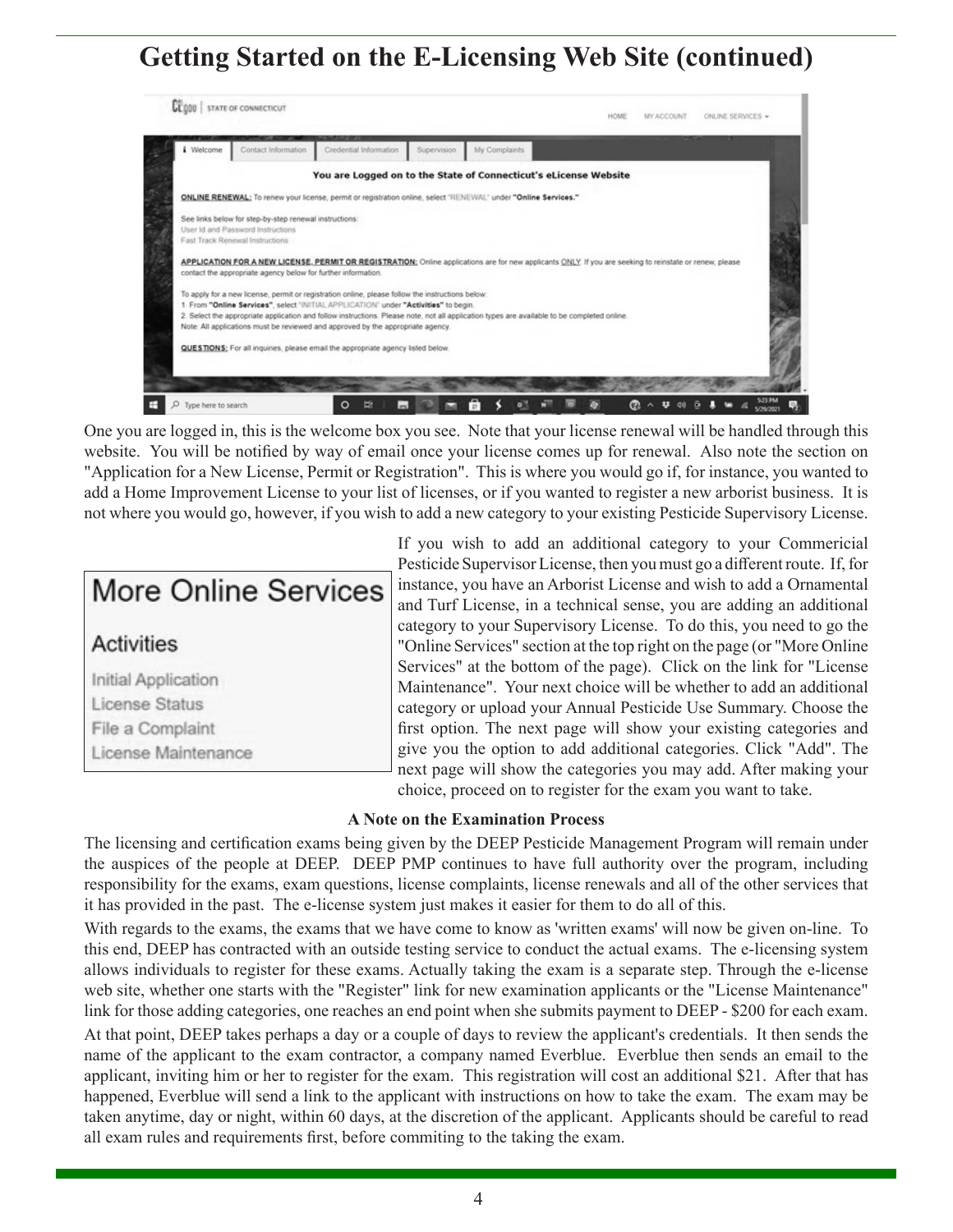## **Update on the Veteran's Healing Garden in Rocky Hill**

Beginning in 2014 under the leadership of CTPA Board Member Bud Neal, CTPA has spearheaded the design, construction and funding of the Healing Garden at the Veterans Healthcare and Residential Facility in Rocky Hill. The Garden was dedicated at a heavily attended ceremony in August 2018. Even before the Garden was completed, major responsibility for its maintenance, especially for the included annuals and perennials, has been taken on by Sandy Ingellis in a volunteer role. The following is a letter she wrote to CTPA members regarding the Garden.

#### June 3, 2021

RE: The Healing Garden at the Connecticut Veterans Healthcare and Residential Facility

#### Dear CTPA Members:

I am writing to give you an update on what I call The Garden. It's properly known as the Healing Garden at the Connecticut Veterans Healthcare and Residential Facility in Rocky Hill. It was built by volunteers and generous businesses and individuals around the state and through the CTPA in 2018. The trees, which CTPA members took charge of, have grown so much over the last three years that they have become significant to the design. You can see them plainly when you take the drive up the hill to the site. The gardens are healthy and flourishing.

I go up there on average once a week. Spring is usually busier because of opening beds, feeding plants, mulching, and planting annuals. I planted grape hyacinth bulbs in the grass last fall. This spring they looked beautiful with their purple/blue flowers sticking up through the high grass. I couldn't take a photo to do it justice, but I loved the way it came out.

The Garden is a place with a purpose; to visit, pray, enjoy the beauty, and get some exercise. Some residents have gotten to know me, we are on a first name basis. It's sad having met some of them and then suddenly never see them again, but I'm grateful for having been able to see them visit and enjoy what we built for them. Residents that have a little garden experience want to know what I'm planting, so our visit will be a little educational experience. John, one of the residents, helps me decide what to plant that the groundhogs would rather not eat. There are residents in the apartments that come by in the evening when I'm working to chat. The appreciation for what we've done is never ending.

During the summer of 2020, it was incredibly quiet; there were no visitors allowed. I was finally able to get on the grounds by June which made it late for any new plants. As the summer progressed and the gardens were cleaned out, I started receiving text messages from the nurses that the residents were at least able to visit the garden and how it lifted their spirits. It was a long year for the patients and residents, but they were grateful to have a place like The Garden to go to. This year, there was some normalcy again which allowed me to start in March. It's wonderful to see them outside again.

The facility is still heavily guarded against people coming to visit the residents. I hope you all can visit The Garden when the facility opens to the public again; I think it will make you proud of what you sponsored.

If you would like to see the photos I've taken over the course of building The Garden, you can go to https://www.flickr. com/gp/21150989@N08/072JrR and see the progress.

I would like to extend the gratitude of what the Veterans have expressed on to you. The Garden is so appreciated every day. It's a lot of sunshine and peace on this property and it allows the Veterans a moment away from what troubles them.

Sincerely,

Sandy Ingellis



*Scenes from the Garden at the time of the Dedication. At the left are the residents who came out to share the moment.*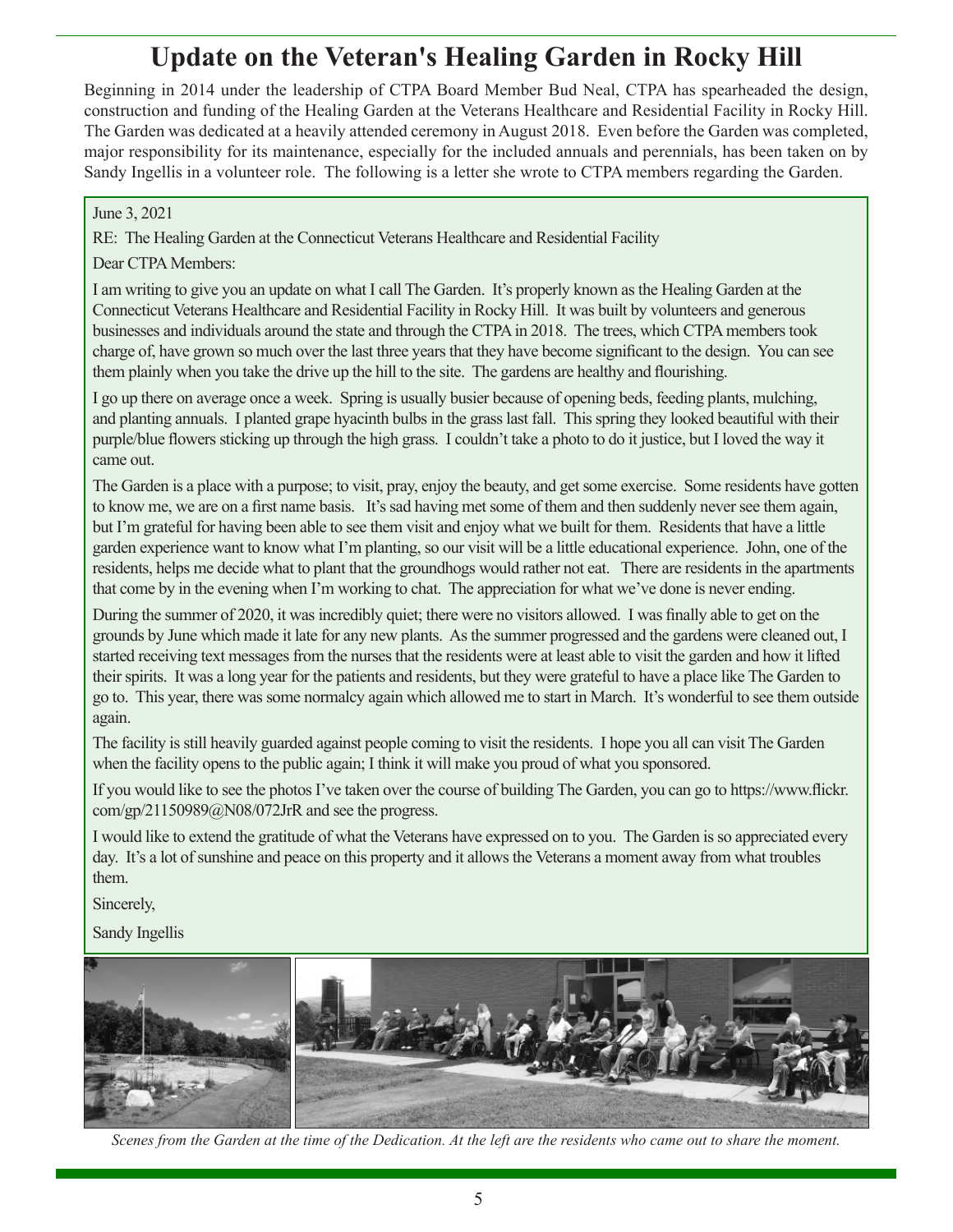## **Climate Change - Three of The Ways Trees Help**

At long last, in many arenas, climate change has moved to the fore as an issue of concern. This provides an opportunity to mention a few of the several ways in which trees and tree care relate to climate change. That trees are important in this discussion is not a surprise. After all, trees are a key component of the natural environment, important to everyone. To put that in policy terms, trees form a critical component of the environmental infrastructure, noted for the essential ecosystem services they provide.

The following is a brief review of three ways in which trees contribute to helping us deal with the effects of climate change.

**The Urban Heat Island Effect.** This effect is so-called because built-up areas – residential and commercial centers, downtown areas and so on – tend to be warmer than surrounding rural areas. Trees are an obvious and often best way to combat the urban heat island effect. Let's look at this in a little more detail.

The temperature differences between urban and surrounding rural areas can be large – often between 3 degrees and 20 degrees F, based on surface temperature. As sunlight strikes such urban surfaces as asphalt, concrete and brick, much of the energy of sunlight is converted into heat as it is absorbed by these impervious materials. This stored heat can then be radiated back, including after dark, with the effects of the urban heat island often felt as much at night time as they are during the day.

People out and about in shadeless urban areas are exposed to a triple whammy. To start with, sunlight itself can be a health concern, with the ultraviolet component known to cause damage to unprotected, exposed skin. Climate change is partly defined as being an increase in air temperature, meaning places are already warmer than before. During the day, impervious city surfaces add additional heat as they emit infrared rays from stored solar energy. Overnight, when things might be expected to cool down, these city surfaces continue to warm the air, blunting any night-time cooling.

Trees, of course, provide shade, keeping the sun's rays from reaching these urban surfaces. They also do not serve as heat reservoirs in the way these other materials do. Instead, trees consume much of this solar energy either in photosynthesis or in the evaporation of water, as part of the transpiration process. Additionally, while not directly connected to climate change, these trees are filtering the air of pollutants and, by blocking sunlight, helping to prevent the formation of ground-level ozone.

**Reduced Energy Demand.** This is also largely the result of the shade from the trees blocking sunlight that would otherwise warm buildings and contribute to uncomfortable indoor temperatures. An interesting study by a graduate student at the University of Massachusetts, Emma Morzuch, found a 37% increase in electrical consumption during the summer in two neighborhoods in Worcester affected by the Asian longhorned beetle, following the extensive removal of most of the large shade trees. Many of the residents reported the need to go out and buy air conditioners for the first time ever after these trees were removed.

A similar effect can also occur when just a single tree and a single home are involved. As most of the electrical energy now in use is produced by the burning of fossil fuels, reduced energy consumption is a way to attack climate change at the causal level.

Trees and Flooding. Among the anticipated effects of widespread climate change are more storms and more intense storms. This means more rain and more runoff, which opens the discussion up to the role of groundwater. Trees become an important feature in this discussion, both because of their need to draw water from the soil in order to live, but also due to their role, through their roots, in opening up the soil to penetration by water. Trees also contribute to soil structure and influence the amount and distribution of water in the soil. All of these can be important tools in the quest to deal with the overly wet as well as overly dry conditions we may be alternatively facing in the future.

An ongoing program in New Haven shows how several of these factors can be brought together. The City, working with URI in New Haven, is in the process of installing over 200 curbside bioswales. The primary purpose of these bioswales is to divert water from the stormwater system, encouraging increased amounts of this water to soak into the ground. Nearby street trees help, both by taking advantage of this additional water and also by helping to move it into and throughout the soil.

Those who wish to learn more about the ecosystem services provided by trees are encouraged to make use of tools such as i-Tree Design, available for free within the iTree Tools software package, at:

https://design.itreetools.org/.

The Valley Lab of the Connecticut Agricultural Experiment Station will mark its 100th Anniversary by hosting a day of educational and celebratory activities at its facility in Windsor. This will happen on either September 1 or September 2. CTPA members will be invited. A full program will be announced shortly. Congratulations, CAES Valley Lab!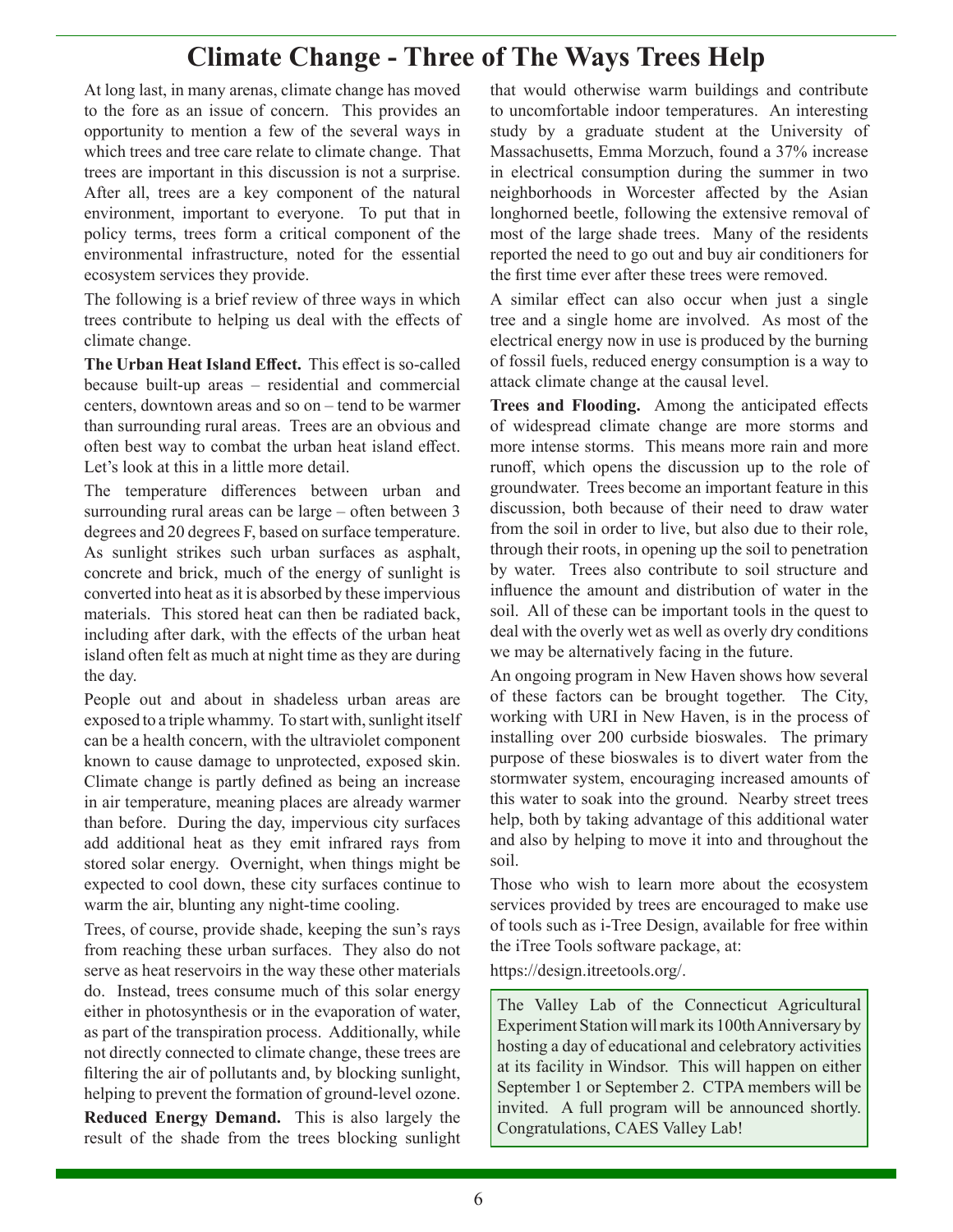## **CTPA's Continuing Work with UConn**

Back in January 2019, CTPA announced that it is working with the University of Connecticut Department of Natural Resources and the Environment (NRE) to establish a two-year degree program relating to tree care. Students in this program would graduate with an Associate degree in Arboriculture and Urban Forestry. The idea behind this degree program is to prepare students for direct entry into the working world of professional tree care. It will also, for students so motivated, prepare them for continuing their studies towards a four-year degree in a related natural resource field.

CTPA and the University are happy to report that, despite the pandemic, progress on establishing this degree program has been strong. The first step was to put in place the two courses that now serve as the cornerstone of the degree. The first course is the Introduction to Arboriculture. This course is taught by John Kehoe and held its first session in the Fall of 2019 and the second this past fall. The second course is the Fundamentals of Urban and Community Forestry, taught by Chris Donnelly, first given during the recently concluded spring semester.

All eyes are on the students who enroll in these courses and, in particular, the number of 2-year students who are choosing to make Arboriculture and Urban Forestry their area of concentration. The Urban Forestry Course that just wrapped up had 18 students enrolled  $-11$  as 4-year students and 7 as part of one of the 2-year programs Because the Arboriculture and Urban Forestry concentration was not available to 2-year students who would graduate before 2022, there was only one freshman committed to this concentration enrolled in the class. However, the Fall Arboriculture class already has 11 students enrolled, including both 2-year and 4-year students. More are expected after the summer orientation for new students.

The University is very satisfied with the progress being made. Dr. Jason Vokoun, NRE Department Head, has taken note that the ratio of 2-year students is increasing in these classes and should continue to do so as word gets out. Recruitment for the 2-year major was constrained past this year due to the fact that visitors, including those recruiting for colleges and universities, were only allowed in high schools virtually. Additionally, it appears that many families are delaying sending their kids to college for a year or two to rebuild lost family funds, which is sad but understandable considering how many folks were out of work this past year.

Despite all of that, news of this progress and of UConn's optimism is very gratifying. To the CTPA board, this also presents it with a new challenge. Part of the Association's involvement with this new degree program is a commitment to provide the funding for one of the instructors, at least until the program becomes fully established. The CTPA board took on this role with the understanding that, as the program proved itself, the board would work towards establishing an independent source of funding to help cover the instructor's position. Presumably, the basis of this independent funding would be contributions from tree care companies in Connecticut that are benefitting from having this educational program at UConn.

This is a challenge that board will be working on over the coming year. In the meantime, in an anecdote that Dr. Vokoun shares, one of the students entering the 2-year program is the child of a tree service sole proprietorship. The parents are excited to see their child take some classes in economics, agribusiness, and math, along with the tree courses mentioned. The parents see this academic work at UConn as helping their son towards either taking over from Dad someday or moving up in a bigger company. As Dr. Vokoun puts it, "A really great vote of confidence in what we are trying to accomplish!"



**Masked and Ready to Prune:** students in this past fall's pruning class are ready to get to work as part of the Introduction to Arboriculture course at the University of Connecticut. During the fall session, some of the classes, especially the field sessions, were held in-person. Interest in the Arboriculture classes as well as in the Urban Forestry classes have been growing at UConn, as the University seeks to work with the CTPA in establishing a 2-year Associates Degree program in Arboriculture and Urban Forestry.